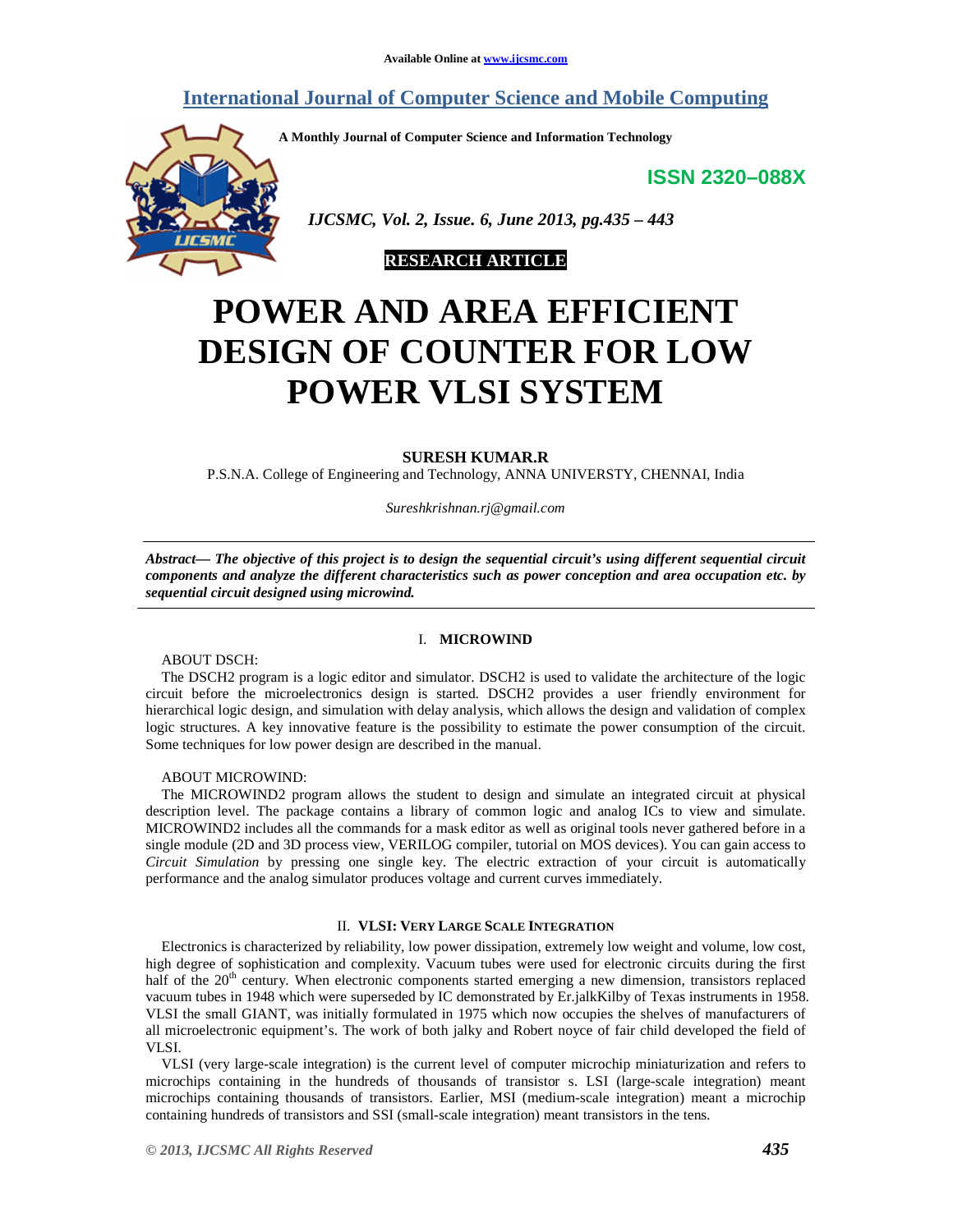#### **CMOS (complementary metal-oxide semiconductor):**

CMOS (complementary metal-oxide semiconductor) is the semiconductor technology used in the transistors that are manufactured into most of today's computer microchips. Semiconductors are made of silicon and germanium, materials which "sort of" conduct electricity, but not enthusiastically. Areas of these materials that are "doped" by adding impurities become full-scale conductors of either extra electrons with a negative charge (N-type transistors) or of positive charge carriers (P-type transistors). In CMOS technology, both kinds of transistors are used in a complementary way to form a current gate that forms an effective means of electrical control. CMOS transistors use almost no power when not needed. As the current direction changes more rapidly, however, the transistors become hot. This characteristic tends to limit the speed at which microprocessors can operate.

FREQENCY IMPROVES:



Figure illustrates the main improvements in terms of feature size reduction for MOS device increased of metal interconnects to link MOS together within the chip consequently; the clock frequency of the chip has never stopped increasing with an expected 800MHz in 2011. The microwind using 0.8 & 0.25 micrometers technologies.

This chapter presents the CMOS transistor, its layout, static characteristics and dynamic characteristics. The vertical aspect of the device and the three dimensional sketch of the fabrication are also described.

#### The MOS as a switch

The MOS transistor is basically a switch. When used in logic cell design, it can be *on* or *off*. When on, a current can flow between drain and source. When off, no current flow between drain and source. The MOS is turned on or off depending on the gate voltage. In CMOS technology, both n-channel (or NMOS) and P channel

MOS (or P MOS) devices exist. The NMOS and PMOS symbols are reported below. The n-channel MOS is built using poly silicon as the gate material and N+ diffusion to build the source and drain. The P channel MOS is built using poly silicon as the gate material and P+ diffusion to build the source and drain. The symbols for the ground voltage source (0 or VSS) and the supply (1 or VDD) are also reported.

#### SEQUENTIAL CIRCUITS:

Combinational logic is useful for interesting operations like decoding, encoding, addition and subtraction. However, sequence of operations is cumbersome to handle using combinational logic methods.

Combinatorial logic interconnected with storage elements gives rise to sequential circuits. In combinational circuit, the output is only a function of all inputs and given any combination of inputs, it is always possible to predict the output. In sequential circuit, the output is not only a function inputs but history of the input changes.



#### FLIP FLOP:

It is a storage element based on gated latch principle, which can have its output changed only on the edge of the controlling clock signal. The combination of number of flip flops makes a sequential circuit. The Flip-Flop remains locked on an output of either 0 or 1 until it is given some sequence of inputs, in which case its output will change.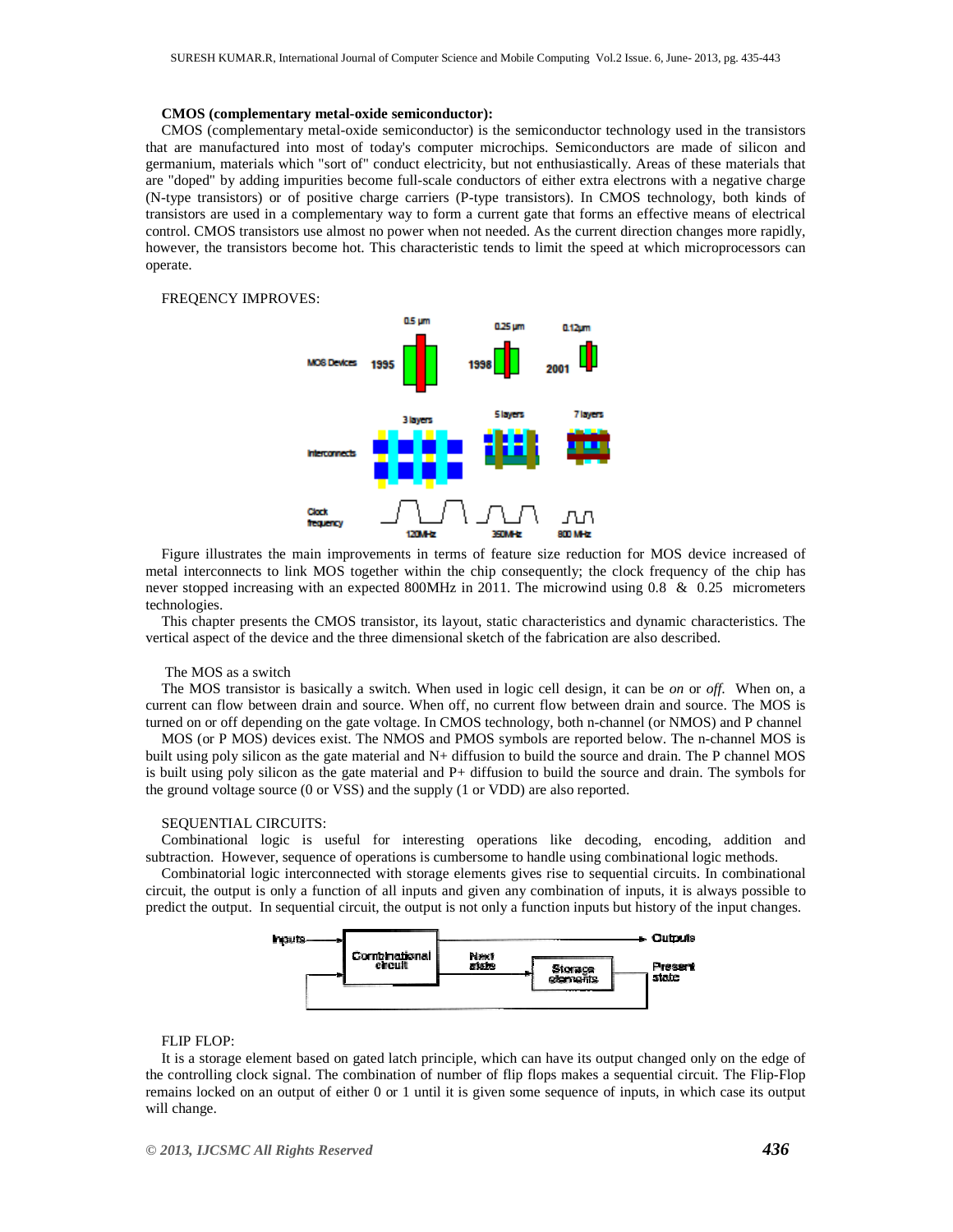## SR Flip Flop:

An alternate form of the *SR latch*, in this case the *set* and *reset* signals active low, can be constructed using NAND gates as follows .One way to prevent the system from becoming unstable is by means of *gating* the *set* and *reset* inputs using a *control* input.



Design SR flip flop: (using CMOS)



### III. **LAYOUT MODEL**

|  |  |  |  |  |  |  |  | <u> Andrew Harrison (1985)</u>                                                                                         |  |  |  |  |  |  |  |  |  |
|--|--|--|--|--|--|--|--|------------------------------------------------------------------------------------------------------------------------|--|--|--|--|--|--|--|--|--|
|  |  |  |  |  |  |  |  |                                                                                                                        |  |  |  |  |  |  |  |  |  |
|  |  |  |  |  |  |  |  |                                                                                                                        |  |  |  |  |  |  |  |  |  |
|  |  |  |  |  |  |  |  | <u>in Sandari Anggota (Anggota) ay kaominina amin'ny fivondronan-kaominin'i Americana ao amin'ny faritr'i Nord-A</u>   |  |  |  |  |  |  |  |  |  |
|  |  |  |  |  |  |  |  | <u> 1979 - An Dùbhlachd ann an Dùbhlachd ann an Dùbhlachd ann an Dùbhlachd ann an Dùbhlachd ann an Dùbhlachd ann a</u> |  |  |  |  |  |  |  |  |  |
|  |  |  |  |  |  |  |  |                                                                                                                        |  |  |  |  |  |  |  |  |  |
|  |  |  |  |  |  |  |  |                                                                                                                        |  |  |  |  |  |  |  |  |  |
|  |  |  |  |  |  |  |  | The CD flat flows are used 16 mess gates $\lambda$ we assumed an of 970 from normal efficient of $\alpha$ 7.40 mess    |  |  |  |  |  |  |  |  |  |

The SR flip flops are used 16cmos gates . Area occupation of 879.1um power efficient of 2.749mw

TIMING DIAGRAM:



SR flip flop takes high power and area than jk flip flop.so design J-K flip flop.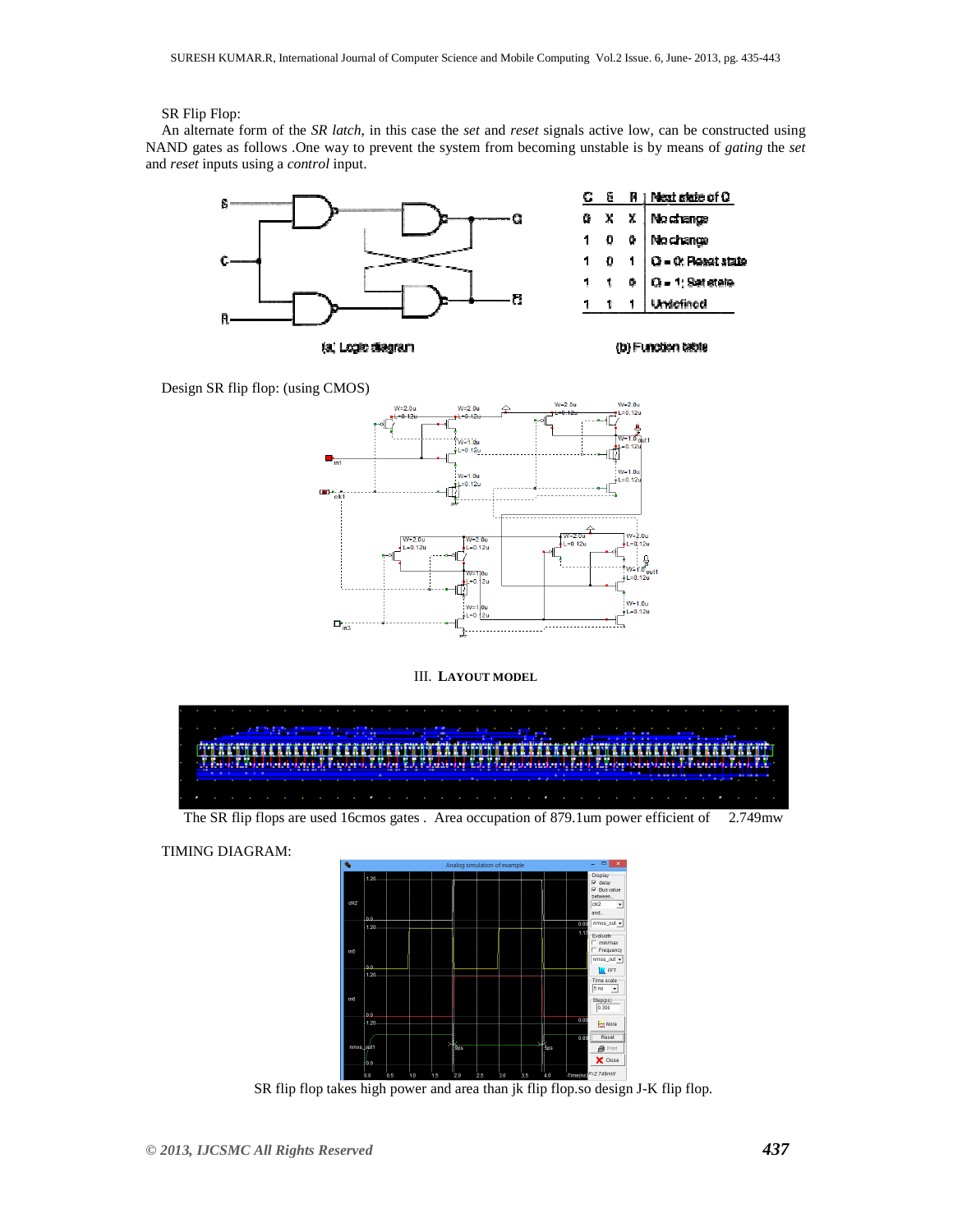## J-K flip flop:

The J-K flip-flop has two outputs, one being the conjugate of the other. The J-K flip-flop is constructed NAND and NOT gates as shown. The J-K flip-flop outputs reflect the J and K inputs upon the pulse of the clock, but remain locked until then except in the case where  $J=K=1$  where the outputs simply flip upon a pulse.





The figure 1 and figure 2 are the work at the JK flip flop. The both are the same work but the figure 2 form by the CMOS gates. I this Flip flop the 24 CMOS gates are used.

### ANALOG SIMULATION

The power conception of the CMOS jk flip flop is um. The area occupation is 572.2um.



Layout model:



The jk flip flops are used 28cmos gates . Area occupation of 572.2um power efficient of 0.082mw.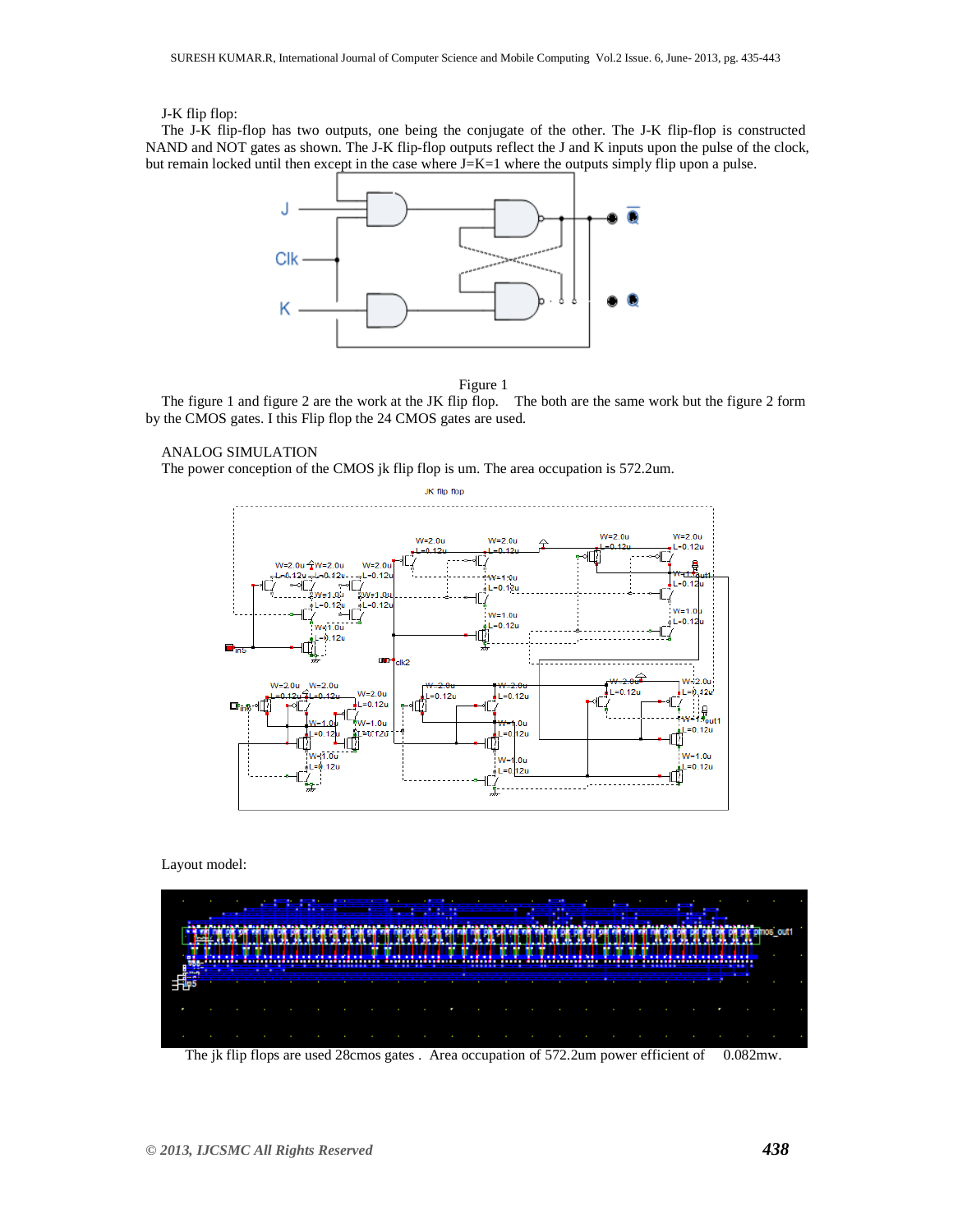



SR and J-k flip flops both are takes high power and area occupation compare than D flip flop. so design D flip flop.

#### IV. **D FLIP FLOP**

The D flip flop I's means differential amplifier. The work manner is same for the jk flip flop .only difference is the d flip flop are used in the NOT gate. The area and power conception and area will be reduced so the D flip flop is used.



The above figure 1 is the cmos based D flip flop. In the D flip flop also same as the JK flip flop but in this flip flop NOT gate will be used.

It will perform the D flip flop operation. The 20 CMOS gates are used. The area occupation is 372.0um.power conception is In this area will be reduced the modified D flip flop are used,

Layout model:

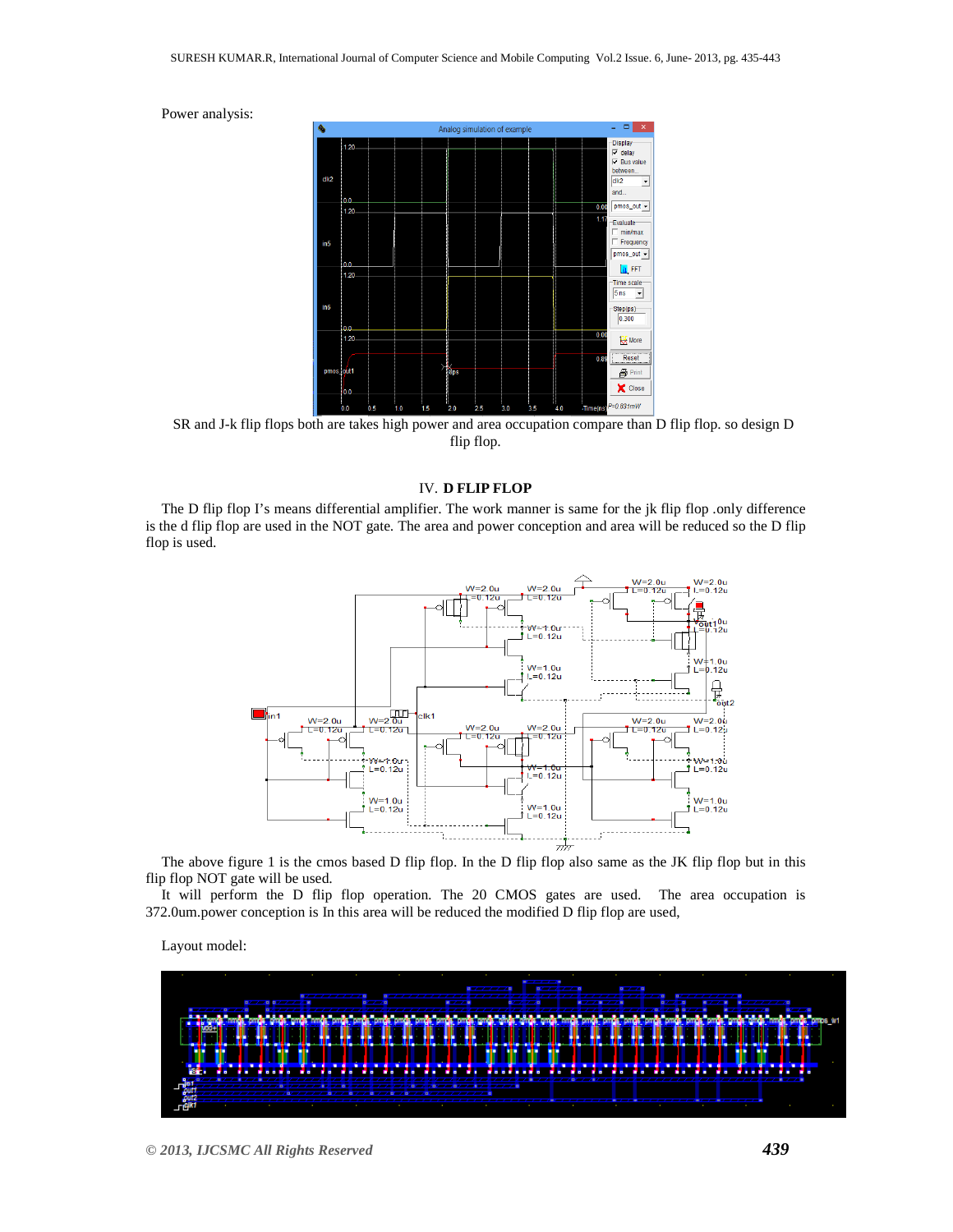It will perform the D flip flop operation. The 20 CMOS gates are used. the area occupation of area is 372.2um and power consumption is 24.497uw





## V. **MODIFIED D FLIP FLOP**

The above figure is the modified cmos based D flip flop. In the D flip flop also same as the JK flip flop but in this flip flop NOT gate will be used.

It will perform the D flip flop operation. The 12 CMOS gates are used.



In this area will be reduced the modified D flip flop are used,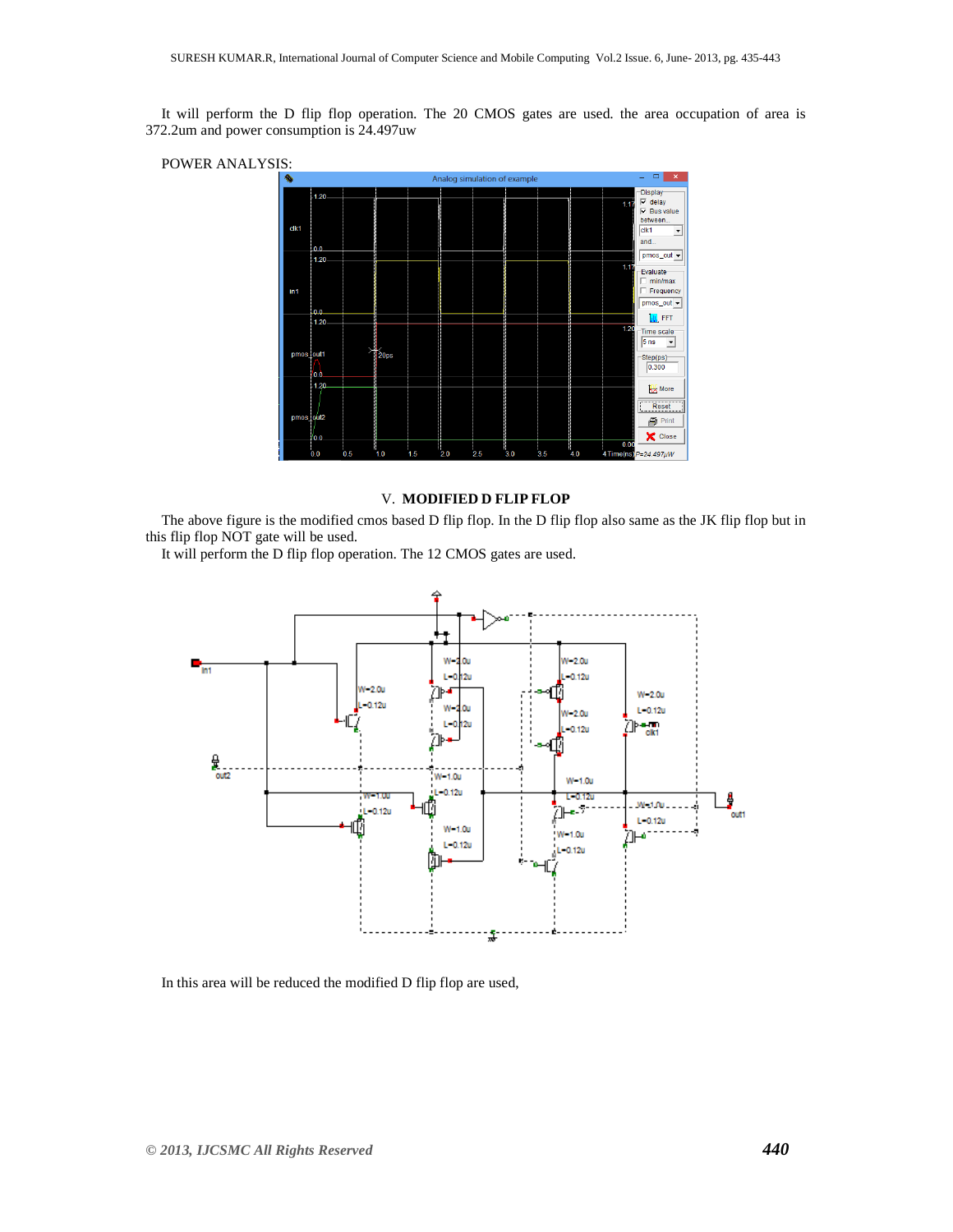# LAYOUT MODEL:







The modified area occupation is 194.16um<sup> $\land$ </sup> 2. Power conception is 0.613mw.

## VI.**PARAMETER COMPARISON**

| <b>FLIP FLOP</b> | <b>NO. OF TRANSISTORS USED</b> | $AREA$ in $um^2$ | <b>POWER</b><br><b>CONCEPTION</b> |
|------------------|--------------------------------|------------------|-----------------------------------|
| <b>SRFF</b>      | 16                             | 879.1            | 2.749mw                           |
| <b>JK FF</b>     | 28                             | 572.2            | .082 mw                           |
| D FF             | 20                             | 372.0            | 24.497uw                          |
| Modified d ff    | 10                             | 194.16           | $0.613$ mw                        |

The above comparisons the D flip flop all parameters lower than J-K flip flop so this D flip flop will be used to design the counters.

## VII. **CONVERT INTO BLOCKS**

The above cmos based flip flop are converted into the block option available in DSCH software.it operates at same working. The blocks are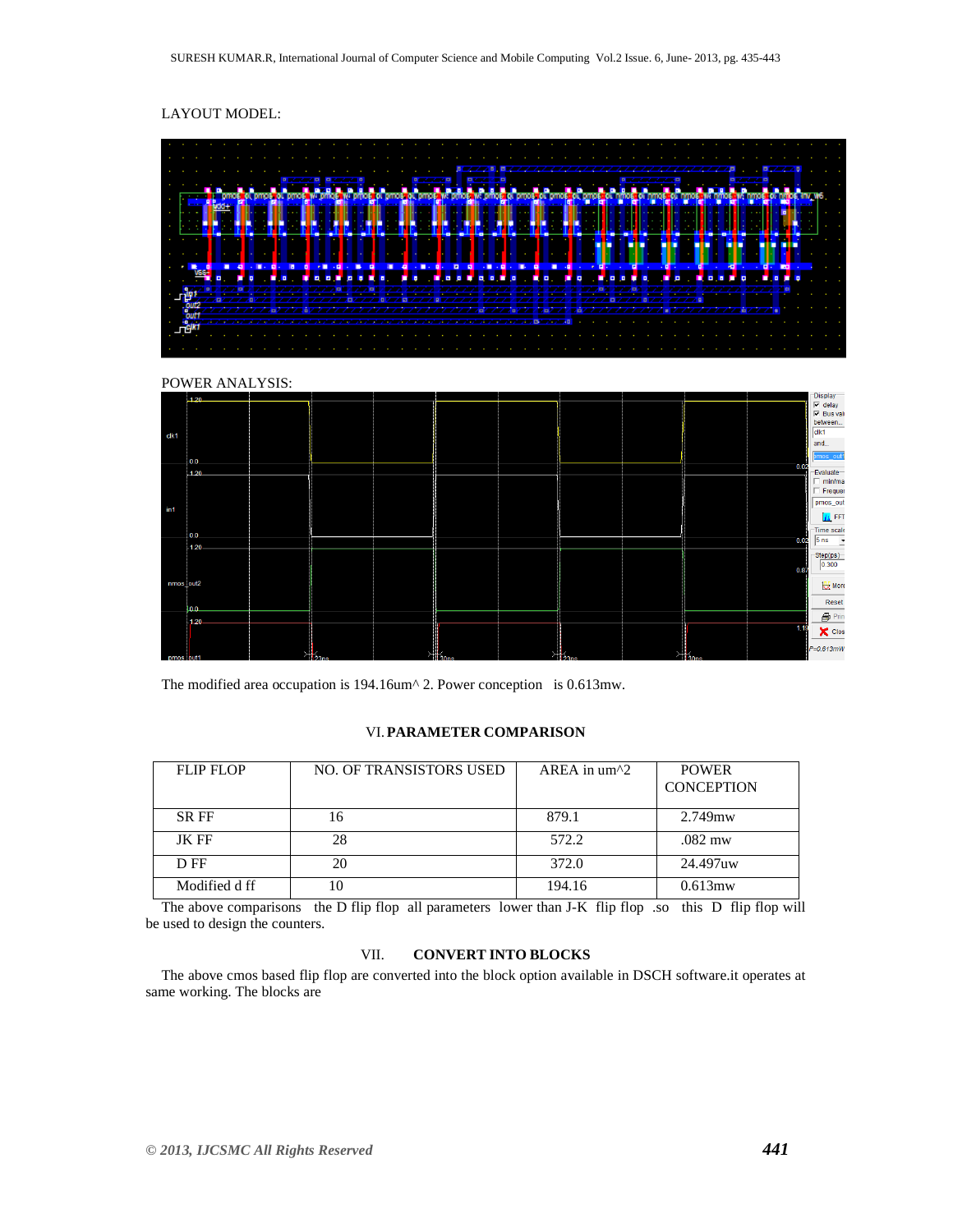

#### VIII. **COUNTERS**

Counters are one of the many applications of sequential logic that has a widespread use from simple digital alarm clocks to computer memory pointers. A counter is a collection of flip flops, each representing a digit in a binary number representation (which means each bit, depending on position, means a different number).

One of easier ways to build a circuit is to make a flip flop that controls the activation or switching of the second, and so on. This type of counter is called a ripple counter, since the switching signal propagates from one flip flop to the next as in a wave.

Counter is a device which generates an n- bit output sequence of a maximum of 2^n states in synchronism with a clock. It consists of an array of flip flop which operates in toggle mode ie., complements it previous output if toggle input is 1. Binary counters generates all the possible 2^n states at the output, e.g. a 4 bit counter generate all the 16 states 0000,0001,0010,…….1111 in successive clock cycles and repeats thereafter.



#### Timing diagram



The above figure is modified D flip flop based up counter. The output of the counter is 0000, 0001, 0010 ,…… 1111 it's operates on the continues sequence .The area of the counter is **632.5um^2.** The power conception is **0.902mW.**